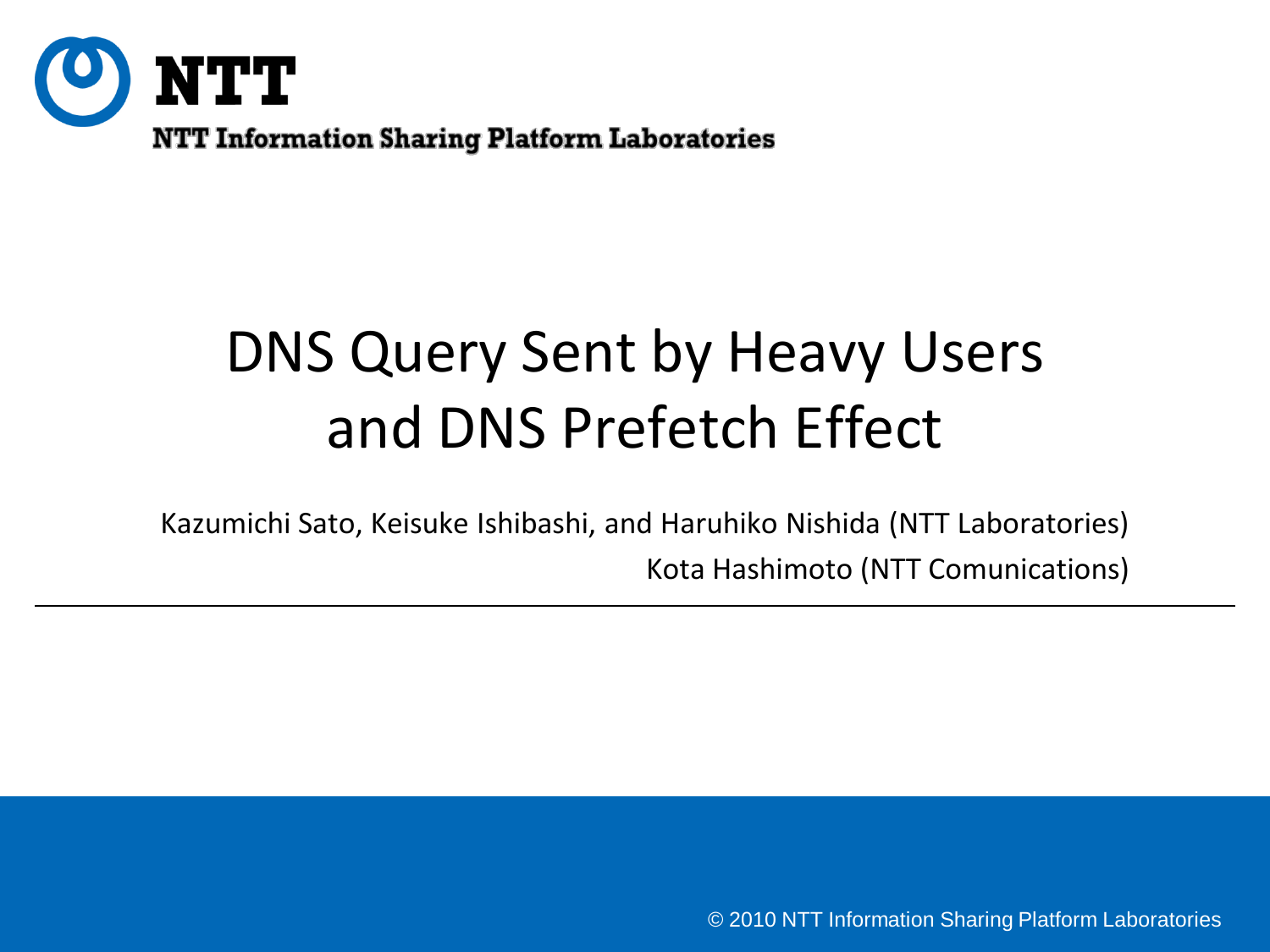# Agenda

- •DNS Traffic Trends
	- –Transition of total number of queries
	- –Transition of number of queries sent by each user
		- •Number of heavy users increased
- •Cause of Increase: DNS Prefetch
- •Discussion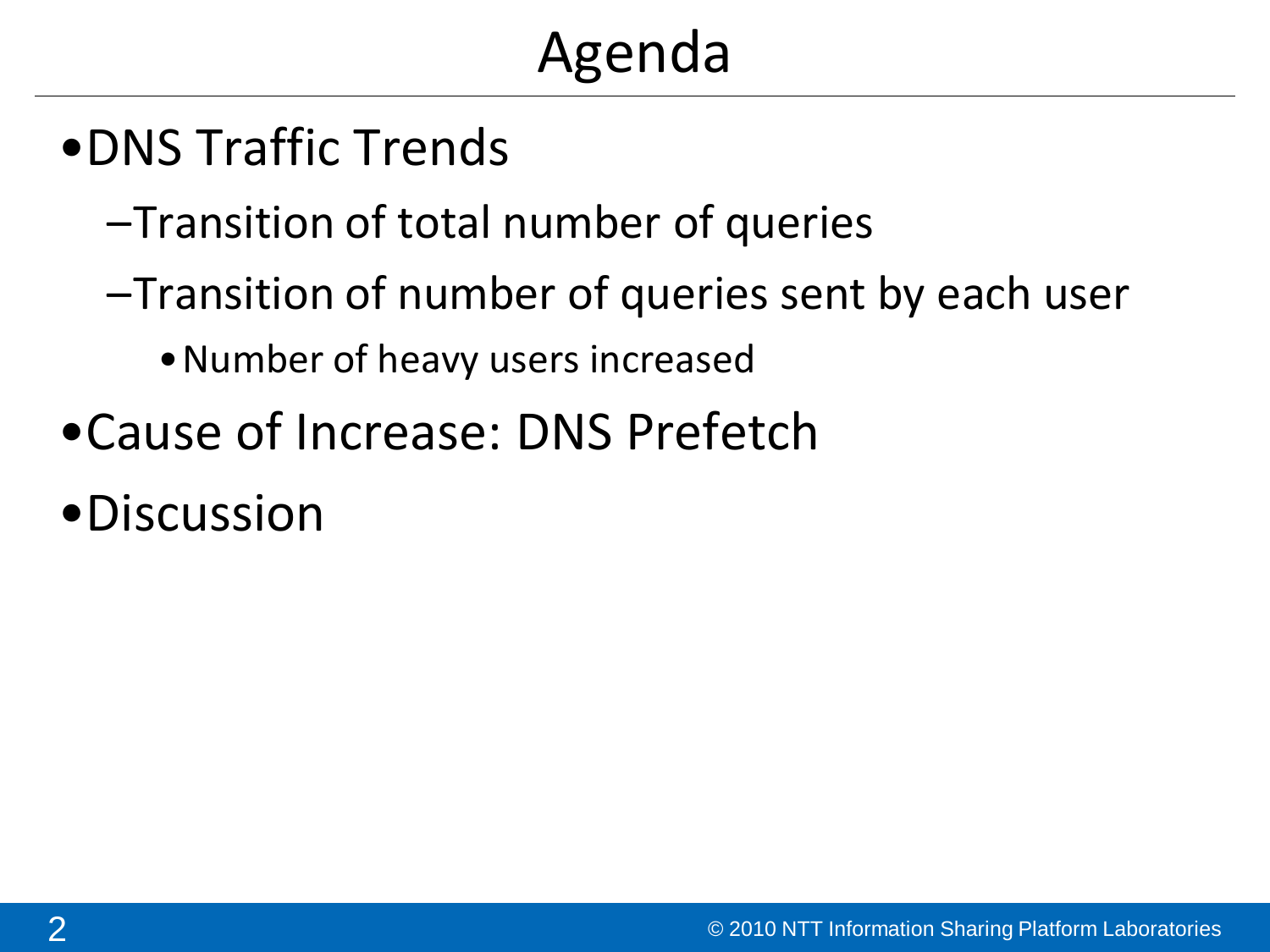# 1. DNS Traffic Trend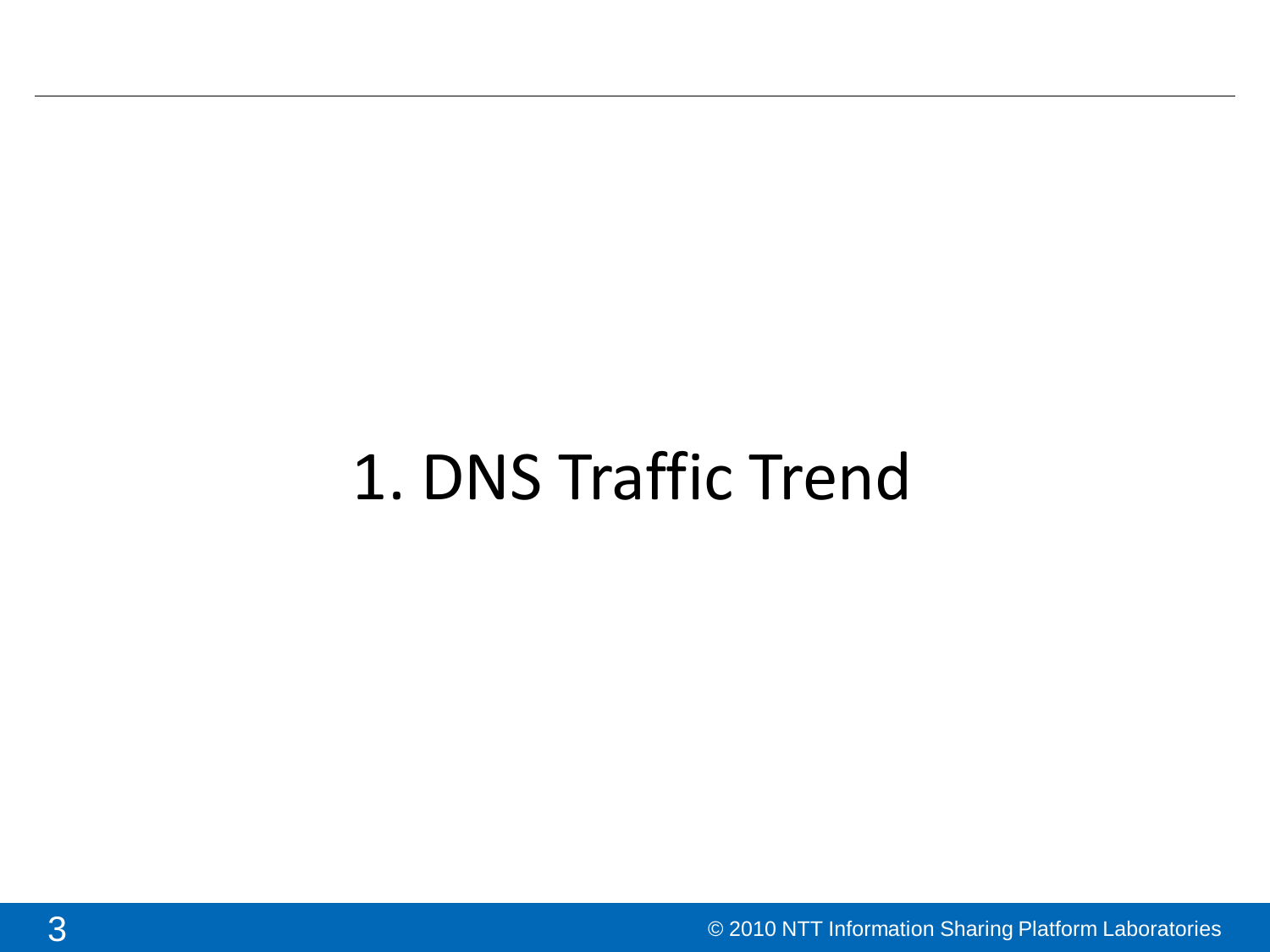### Total Number of Queries

- •Queries sent by users have been increasing
- •Inflection point during 2009/11 and 2010/03

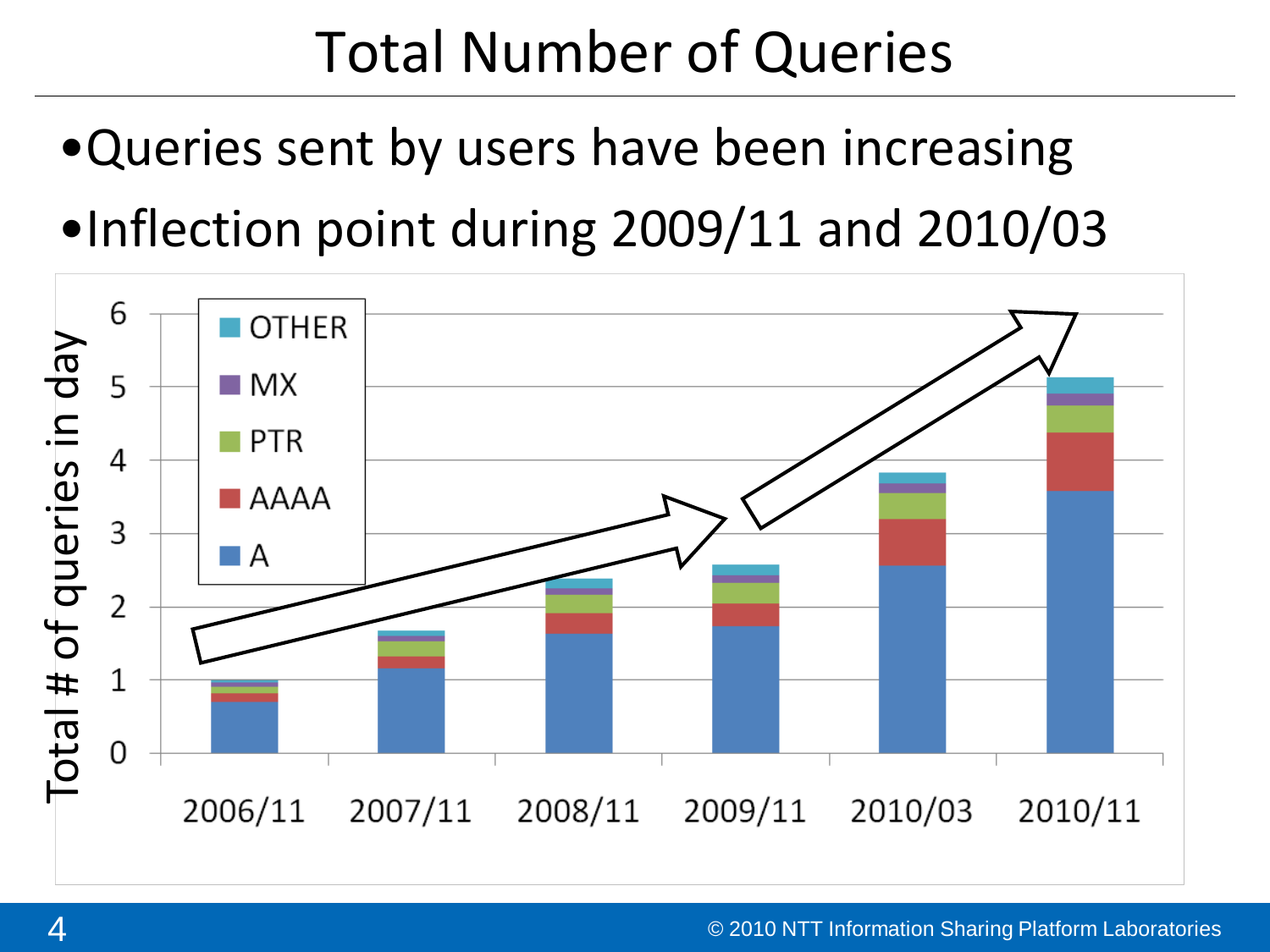# Number of Queries Sent by Each User

- •Number of Heavy users has been increasing
- •Inflection point during 2009/11 and 2010/03

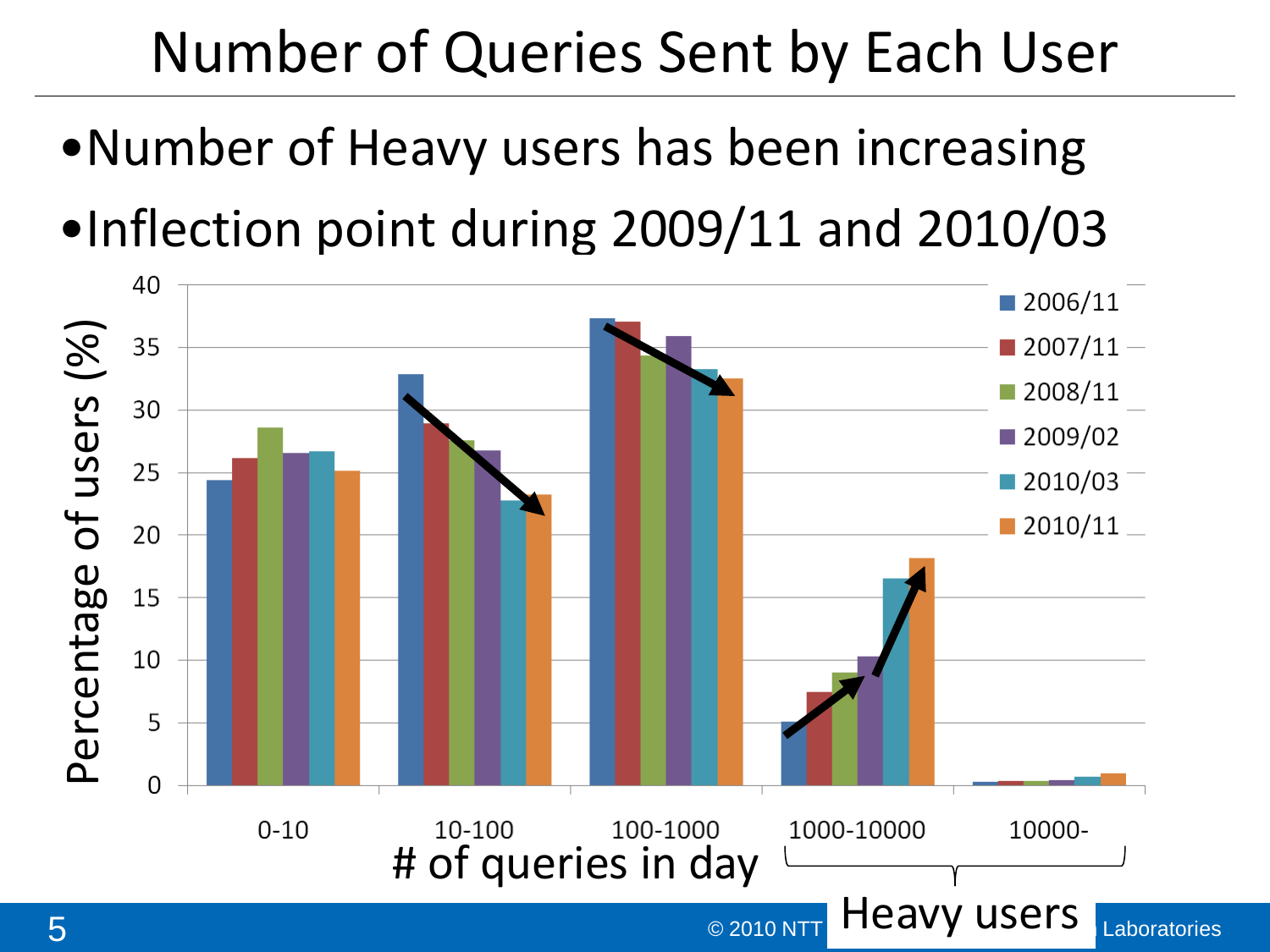#### 2. Cause of Increase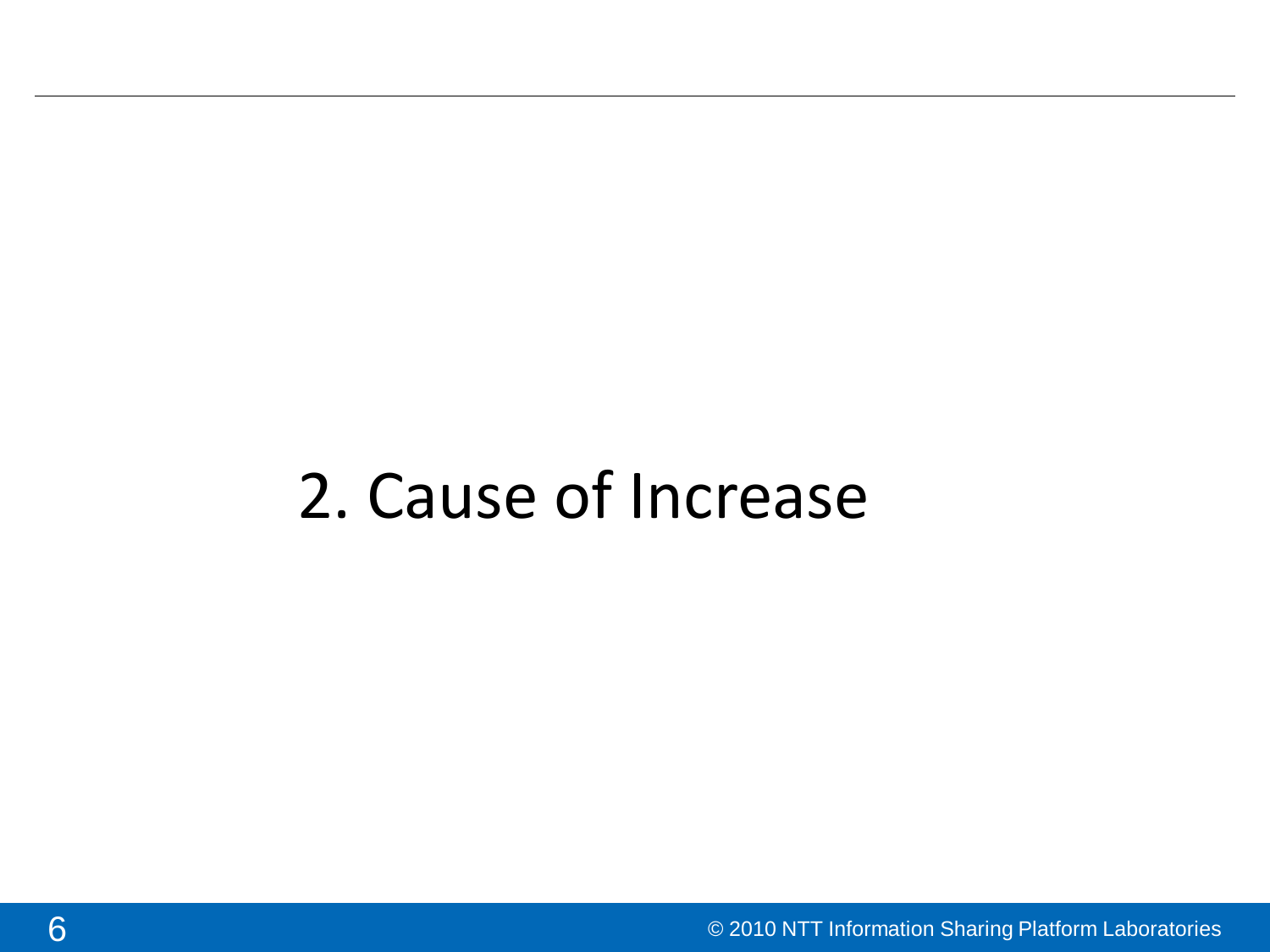# Cause of Increase in Heavy Users

- •What caused increase?
	- –DNS prefetch function was implemented in Firefox in June 2009
	- –Number of Firefox users as heavy users increased

Suspect that DNS prefetch function increased number of heavy users

#### •DNS prefetch

- –Resolve domain names included in URLs in the browsed WEB page
- –Accelerate browsing the next page, but increase number of queries
- –Google Chrome, Firefox, and Safari implement DNS prefetch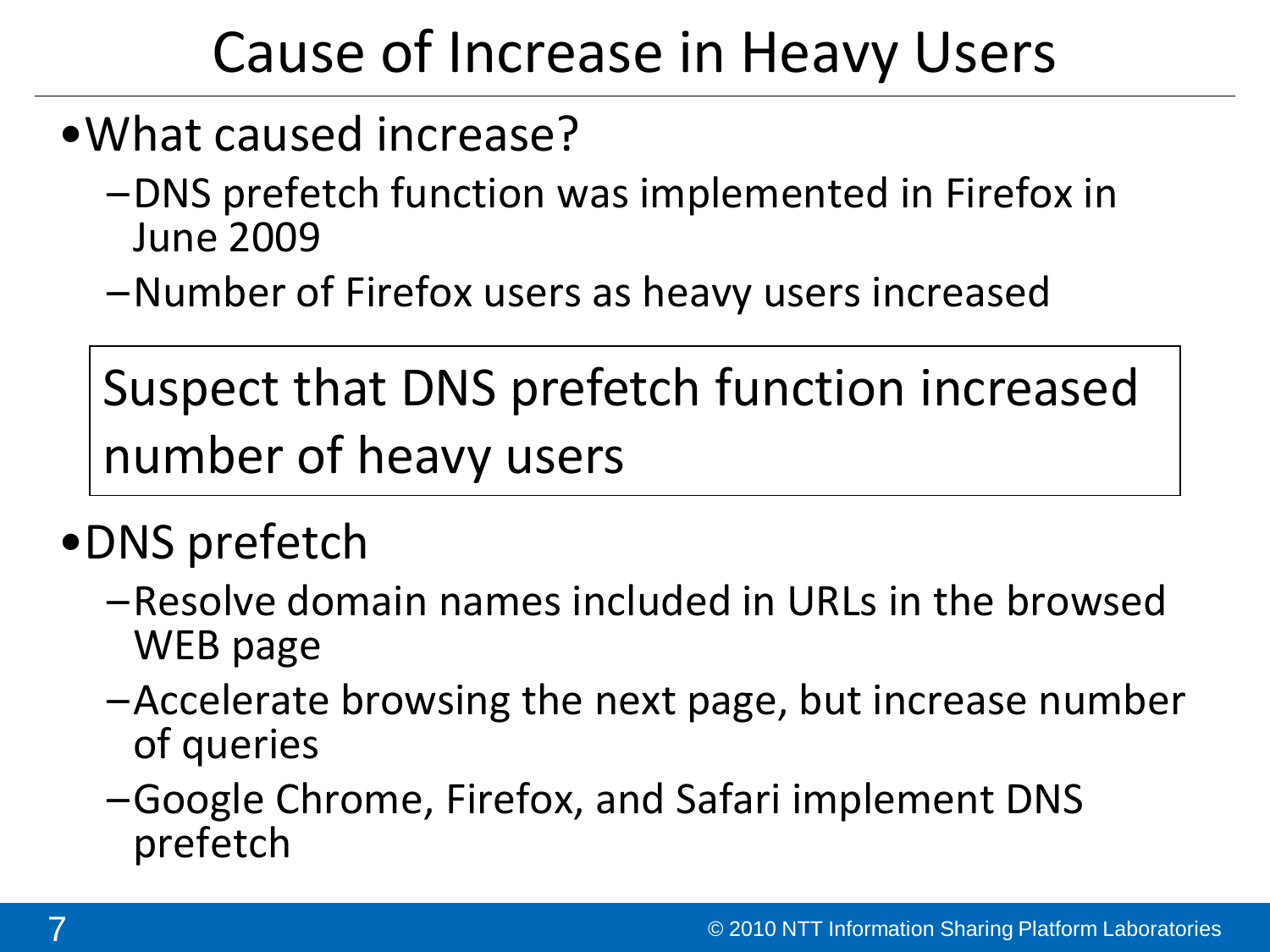## Validations of Suspected Cause

- •Query increase analysis
	- –Compared number of heavy users who use Firefox in Mar. 2010 with that in Feb. 2009
	- –Compared number of queries sent by Firefox users in Mar. 2010 with that in Feb. 2009

- •Firefox behavior inspection
	- –Inspected prefetch queries by browsing Web pages with large number of links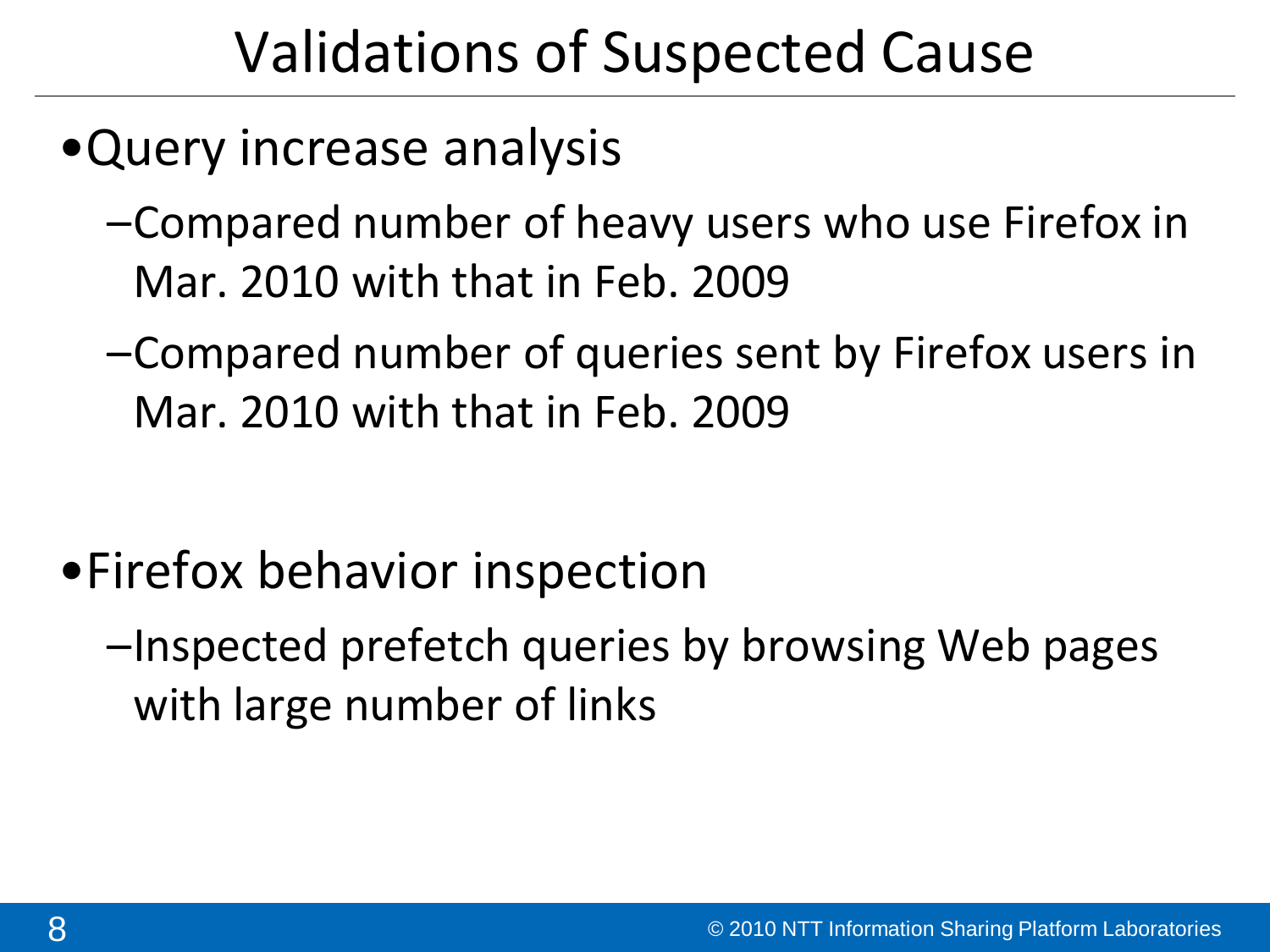#### Extract Firefox Users

- •Find hosts that resolve domain names of Firefox or addons update server
	- –"aus2.mozilla.org"
	- –"addons.update.mozilla.org"



Note: We cannot extract all Firefox users. In addition, we might extract users who do not use Firefox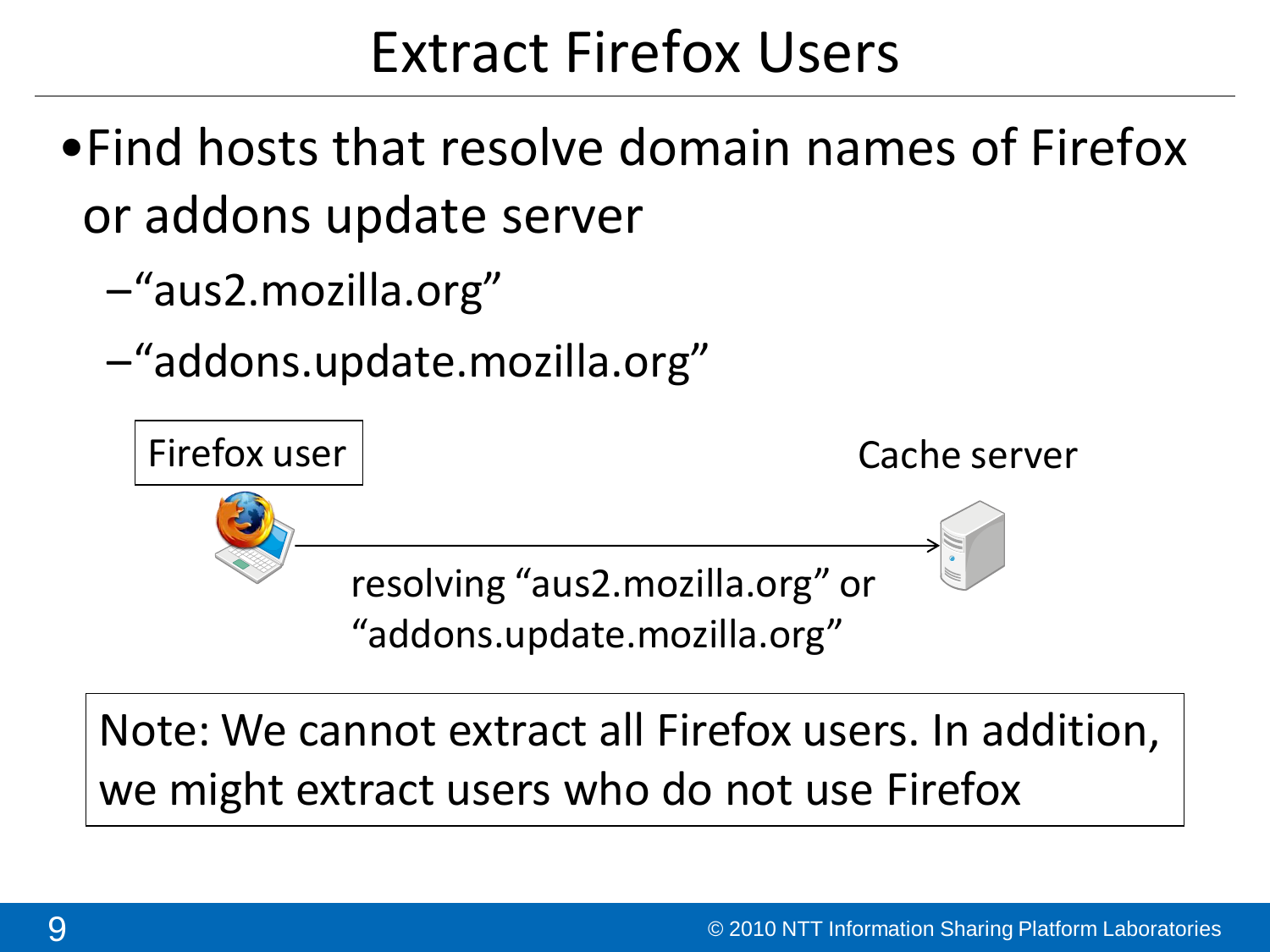# Number of Heavy Users Using Firefox

- •Compared number of heavy users who use Firefox in Mar. 2010 with that in Feb. 2009
	- Found heavy users who sent more than 100 queries in one second
	- Pick up Firefox users from the above heavy users
- •Comparison results
	- Heavy users quadrupled in one year
	- 28-times increase in heavy users who use Firefox in one year

|                               | Feb 2009 | Mar 2010 |
|-------------------------------|----------|----------|
| Number of Heavy Users         |          |          |
| Number of Heavy Firefox Users | 0.02     | 0.55     |

Note: Data in table are normalized so that number Heavy Users at Feb 2009 as one.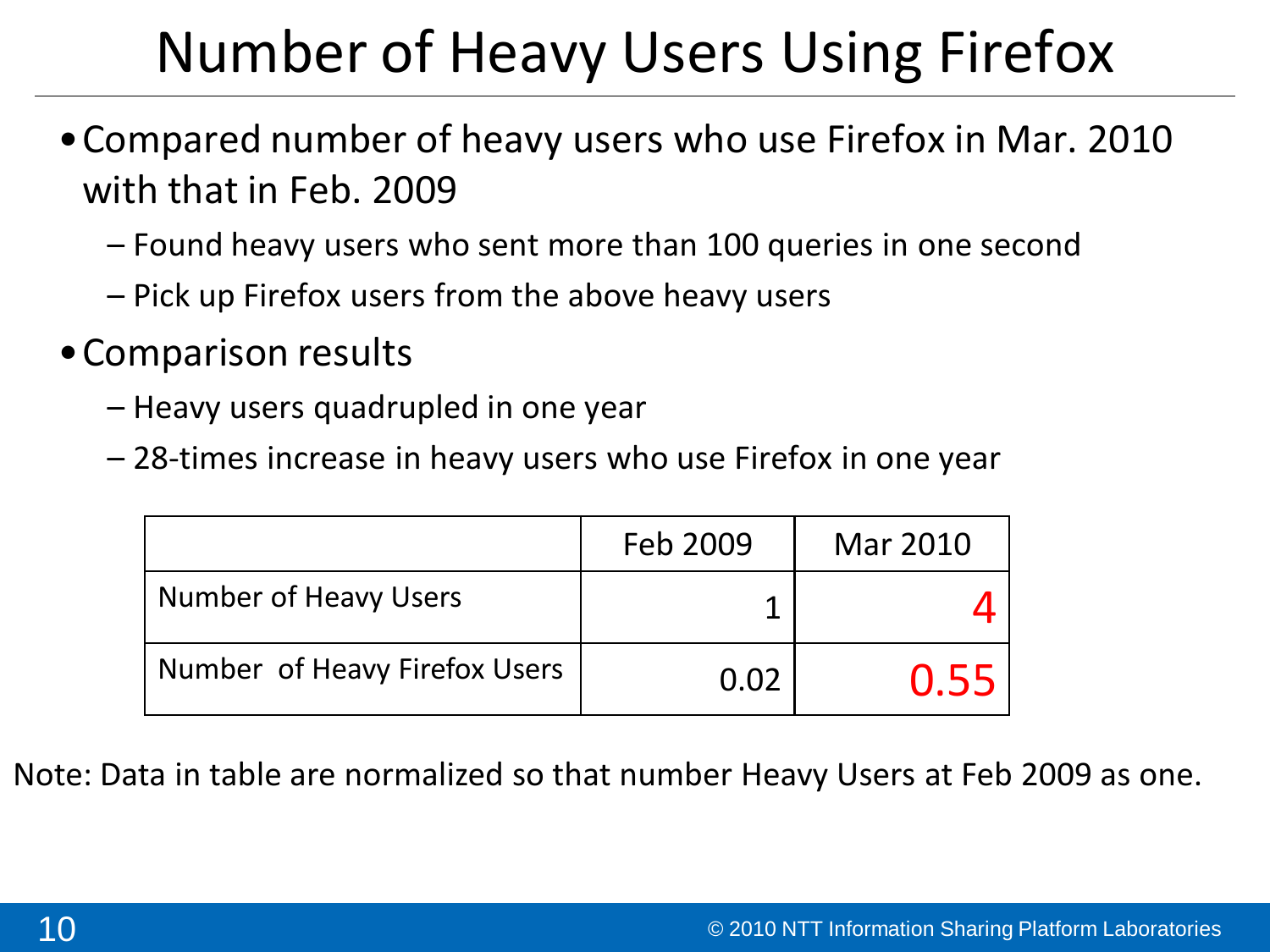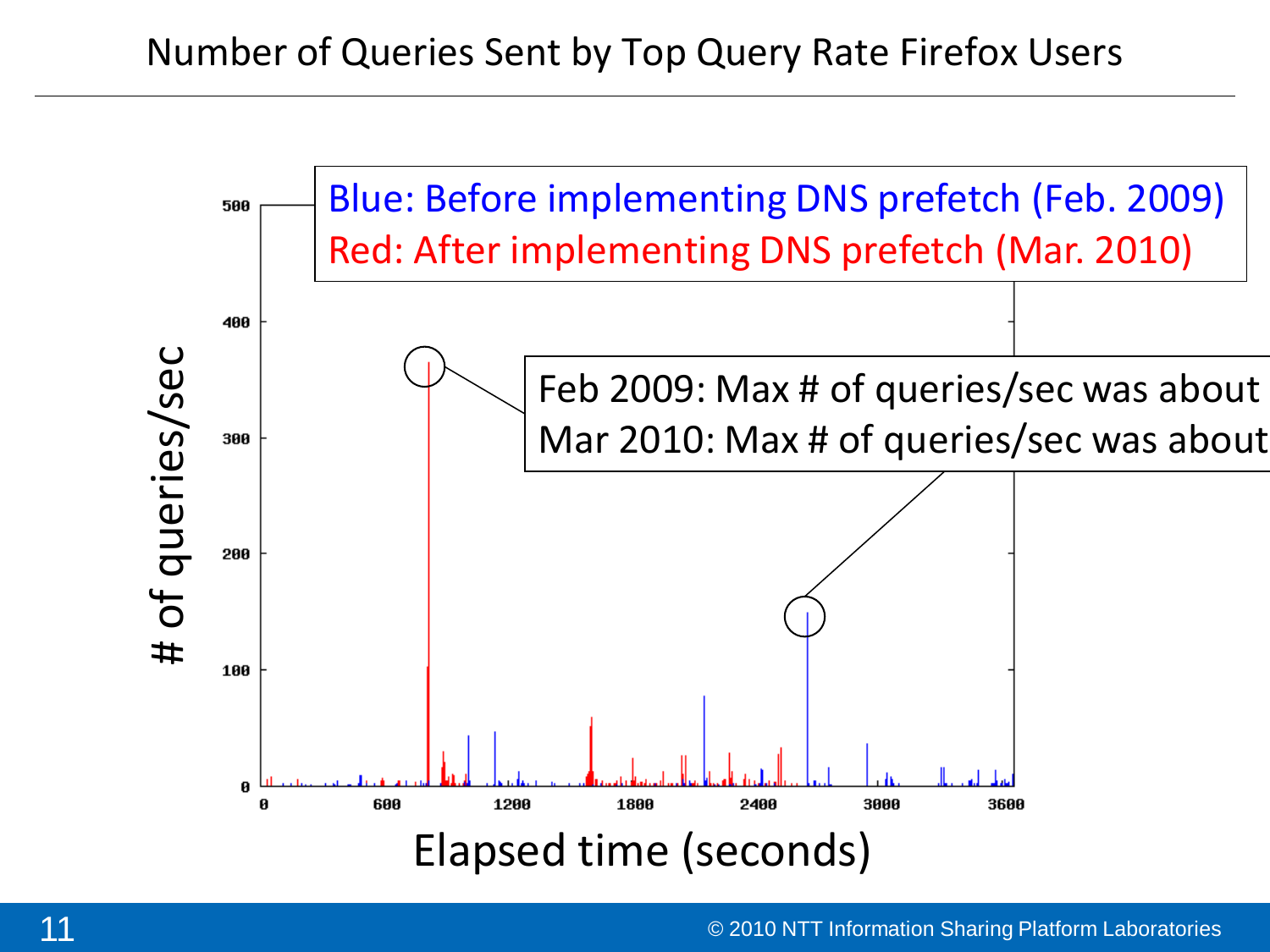#### Number of Queries per Second Sent by Firefox Users



Firefox users sorted in descending order of max # of queries/sec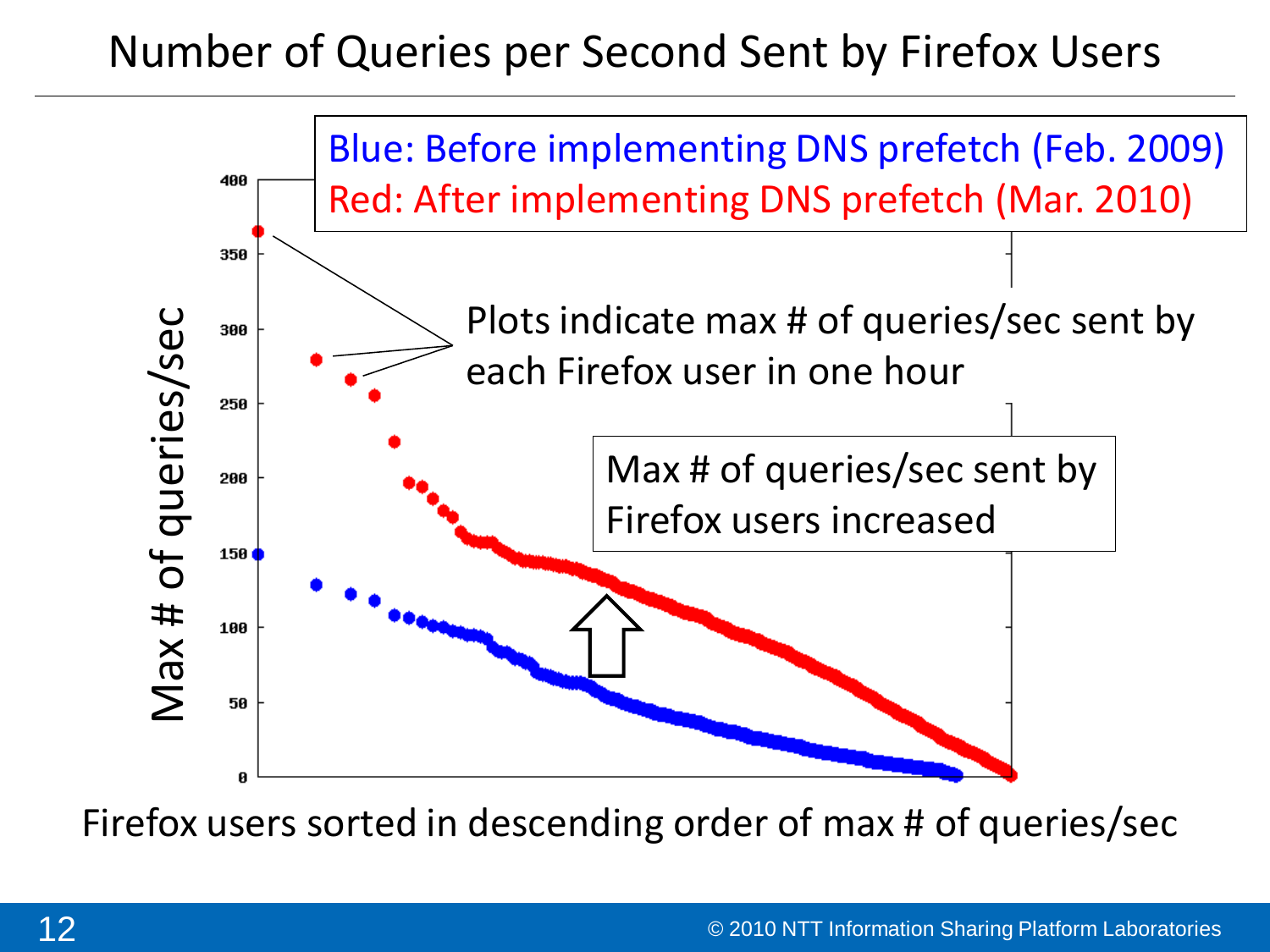### Results of Query Increase Analysis

- •Heavy users who use Firefox have been increasing
	- –28-times increase in one year
- •Number of queries sent by each Firefox user increased after implementing DNS prefetch
	- –Feb. 2009: Max # of queries/sec is 150
	- –Mar. 2010: Max # of queries/sec is 350

# of queries may increase using DNS prefetch function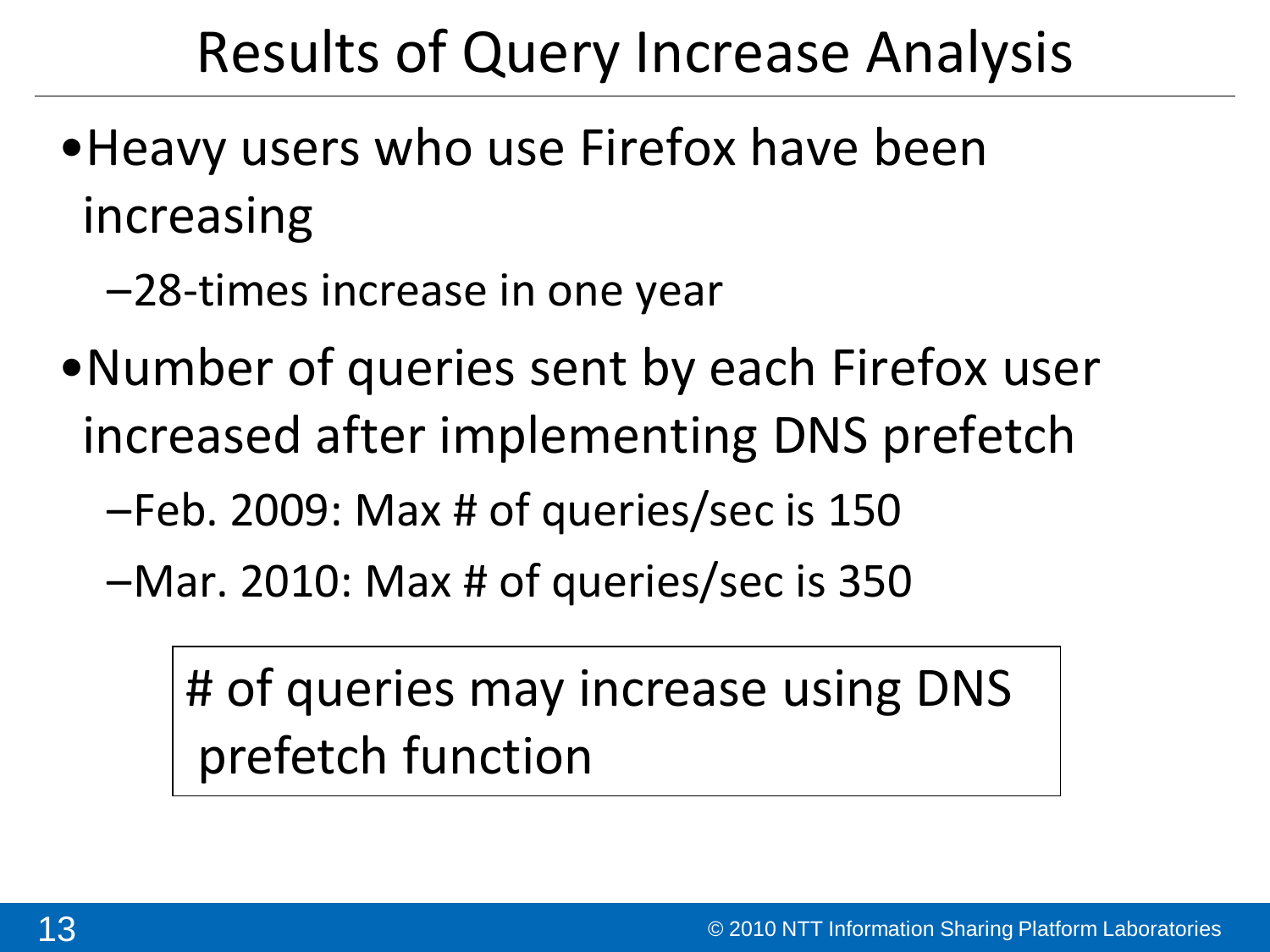# Firefox Behavior Inspection

- •Prefetch query inspection
	- –Create Web pages that include 300 links (unique URL)
	- –Browse pages with Firefox
	- –Capture and inspect prefetch queries
- •Inspection Environment
	- –Windows Vista SP2
	- –Core 2 Duo 2.4 GHz、2 GB Memory
	- –Firefox 3.6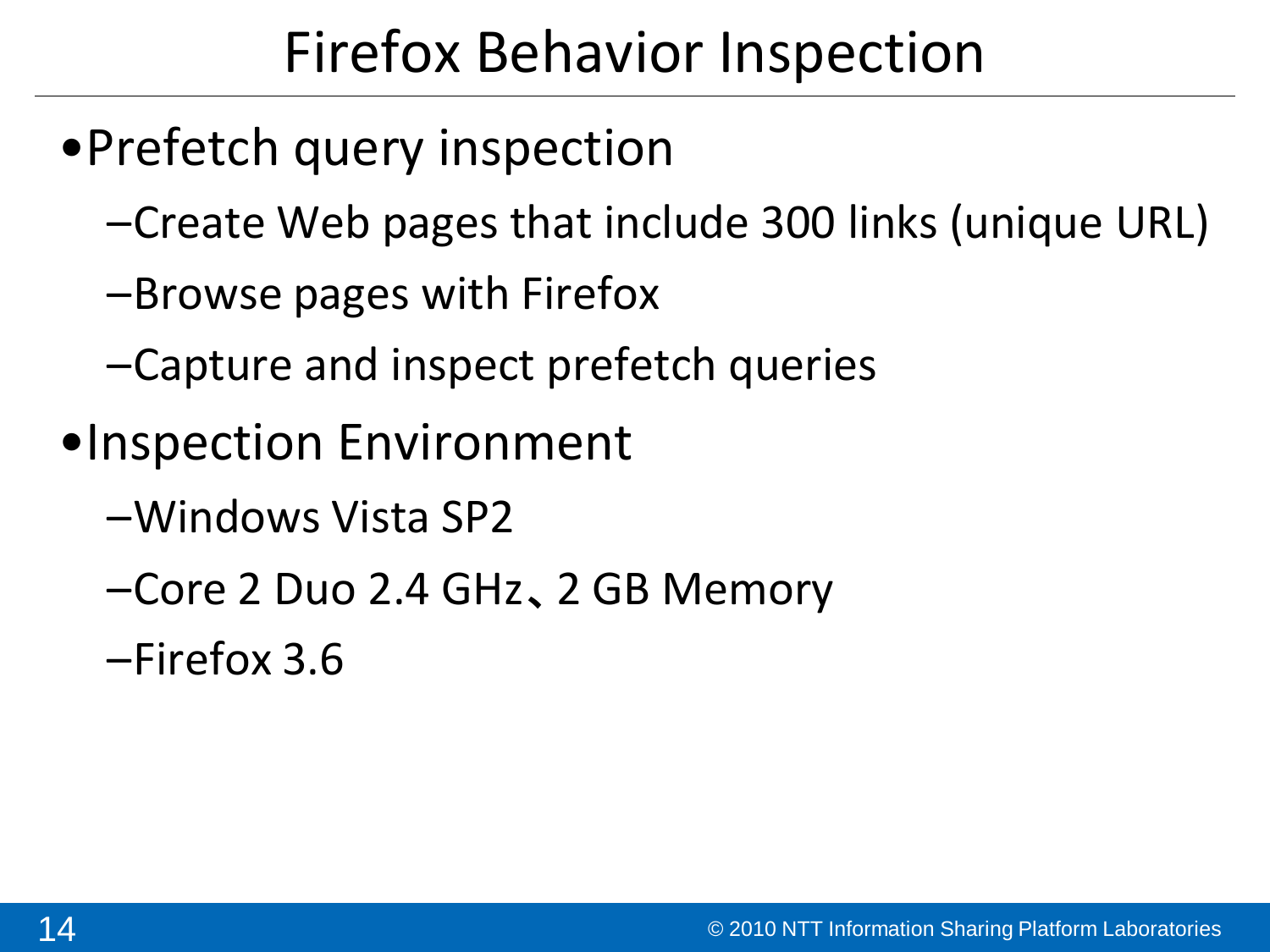#### Firefox Behavior

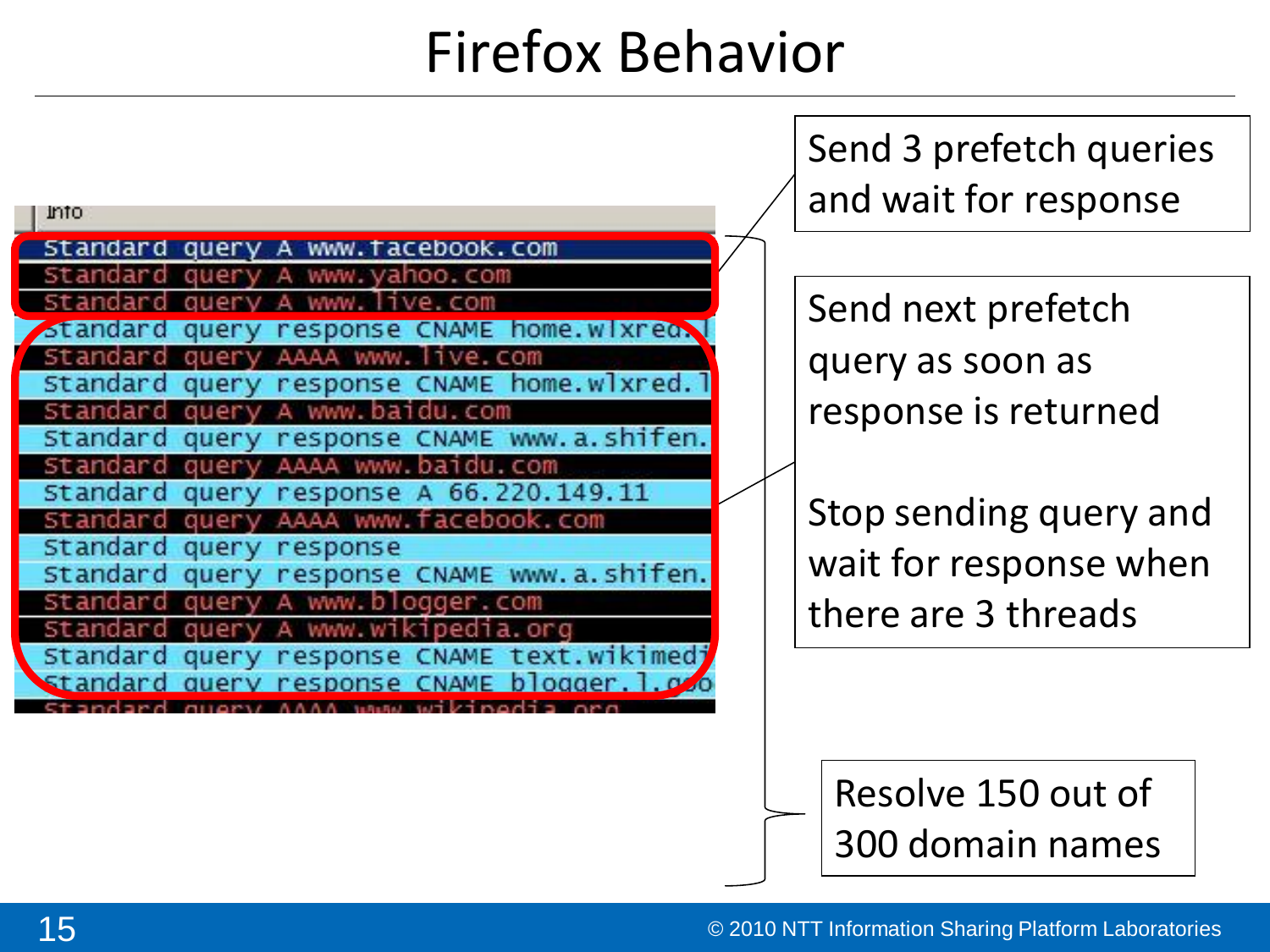# Results of Firefox Behavior Inspection

- •Firefox seems to control prefetch rate
	- –Max parallel queries was 3.
	- –Max number of prefetch domain names was 150.
- •However, number of prefetch queries may be double or more by OS resolvers.
	- –Windows Vista/7 sends A and AAAA queries, and it also sends queries of domain names appended Domain Search Suffix [TOYONO]

[TOYONO] Tsuyoshi Toyono and Katsuyasu Toyama, "Clear and Present Increase of AAAA Queries", NANOG 36.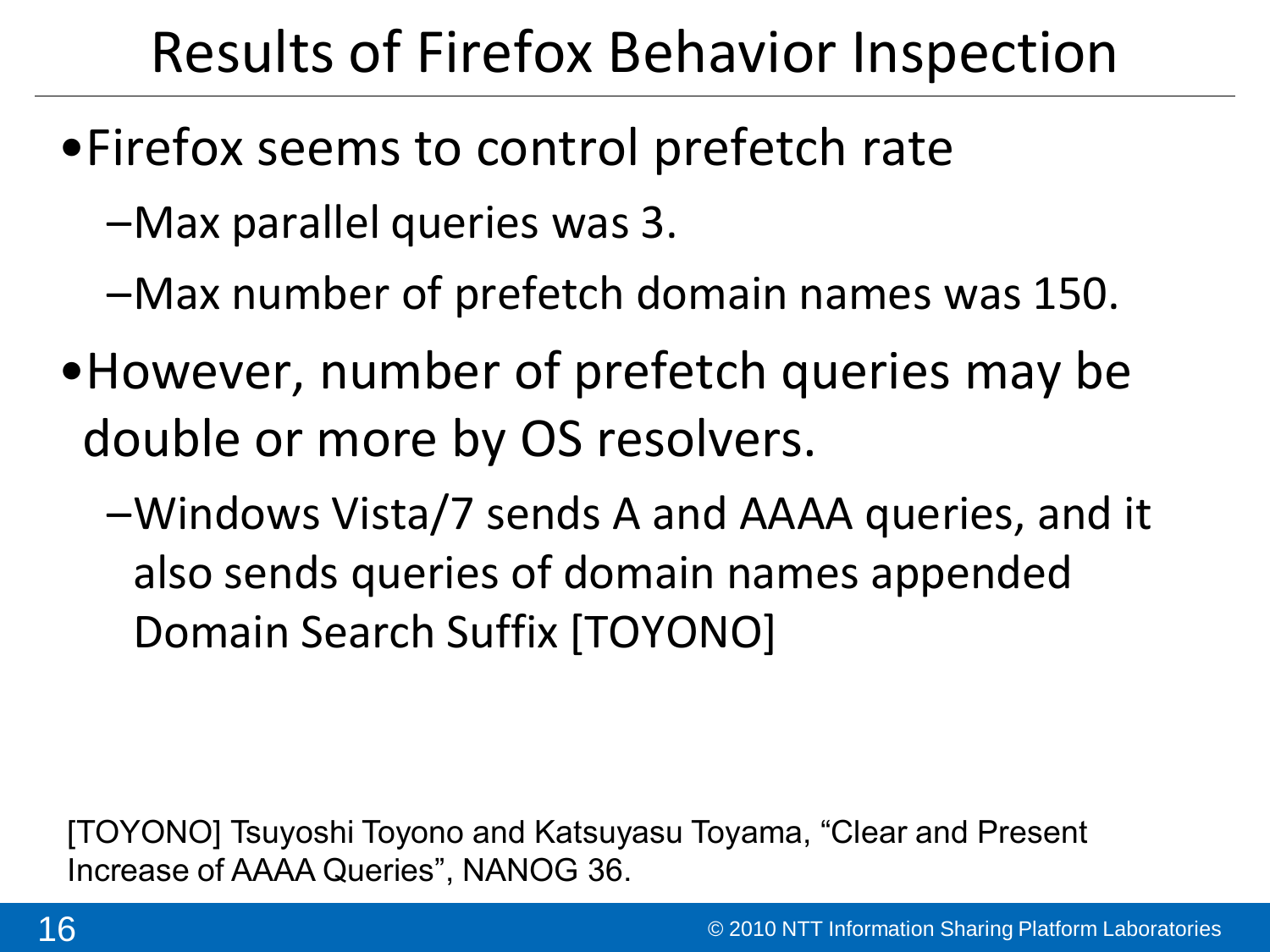# 3. Discussion

 $\blacktriangledown$